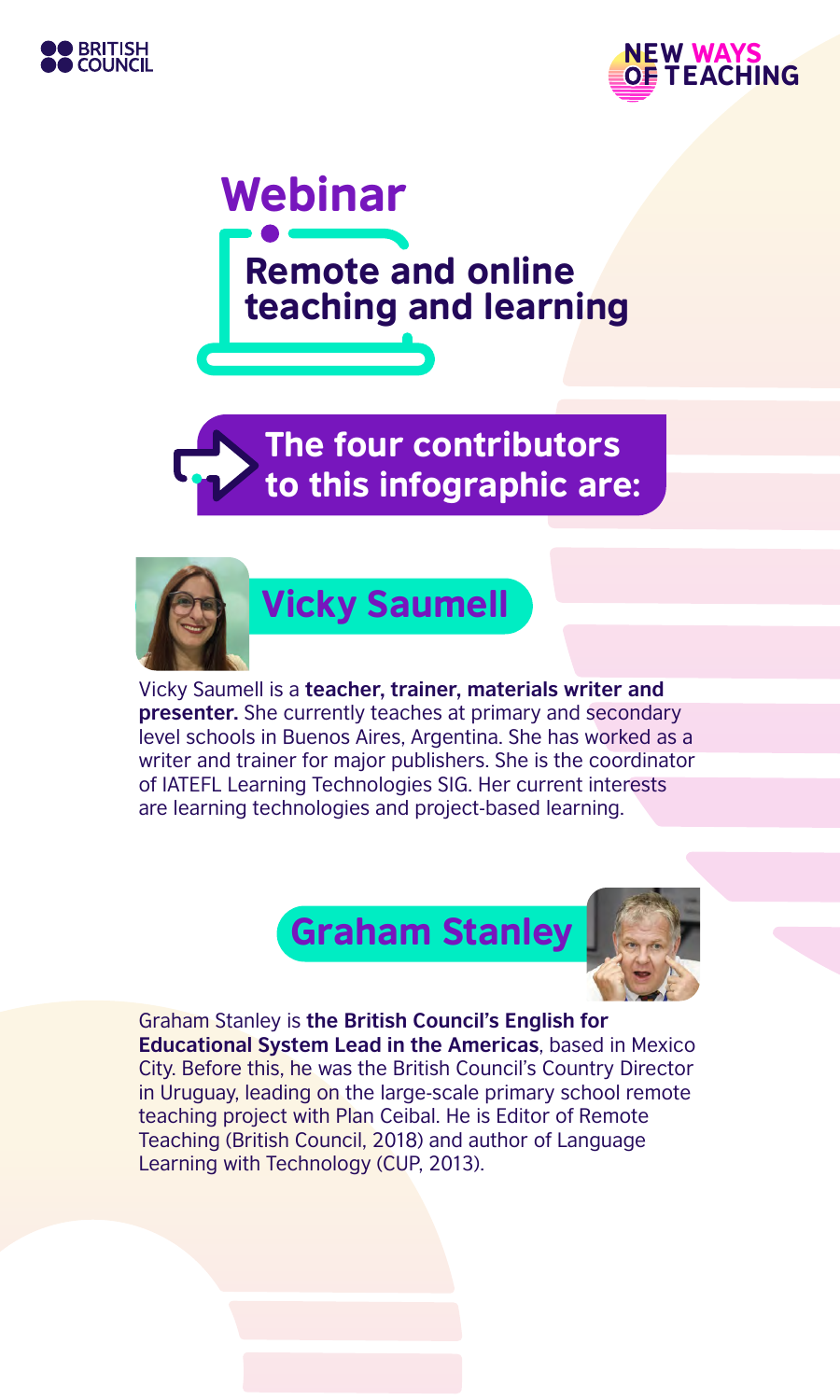





Alicia Bustos is a **University Teacher of English Language and Literature** and a DELTA trainee with 20 years' experience in teaching and project management. She is the British Council Quality and Professional Development Manager, based in Buenos Aires. Before this, she was British Council Remote Teacher Coordinator for 5 years, mentoring remote teachers in teaching as well as technology. She was also a remote teacher herself for 7 years.

# Russell Stannard



Russell Stannard is **the founder of www.teachertrainingvideos.com and a NILE associate trainer.** He teaches on several MA programmes, specialising in the use of technology in language training. He is a previous winner of the British Council ELTons Technology Award and his YouTube channel has more than 65,000 subscribers.

Q1 **What are the new skills needed for effective online teaching and learning?**

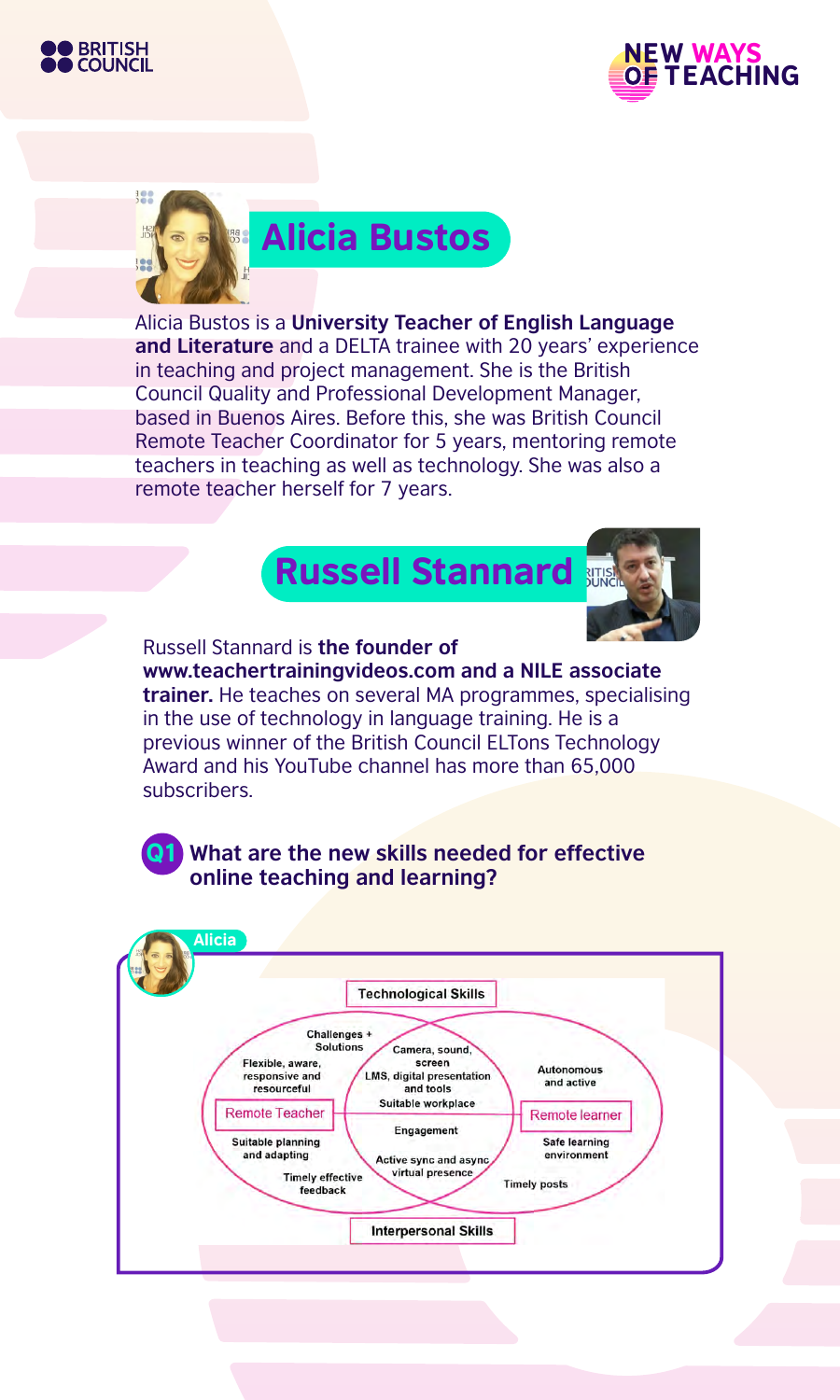



Alicia

# The main skills required for online teaching and learning are personal and technological skills.

**Personal skills help us to humanise the technology**

Teachers should know how a video conferencing tool can be used to share the screen, or play a video with sound, but they also need to be aware that they can get their message across by being conscious of their body language and how hand gestures can be used to convey meaning. This is particularly important for language learning.

# **Technical skills**

Both teachers and students should be able to create engaging online presentations. For teachers these are used for managing the learning and learners use them to present their language to the group, or for assessment.

Teachers need to become familiar with both synchronous (at the same time) and asynchronous (at a time of the student's choosing) tools that can help their students develop their language skills.

## **Synchronous tools like:**

Zoom

https://zoom.us/

- Google Meet
- 
- 
- https://meet.google.com/
- Teams

https://teams.microsoft.com/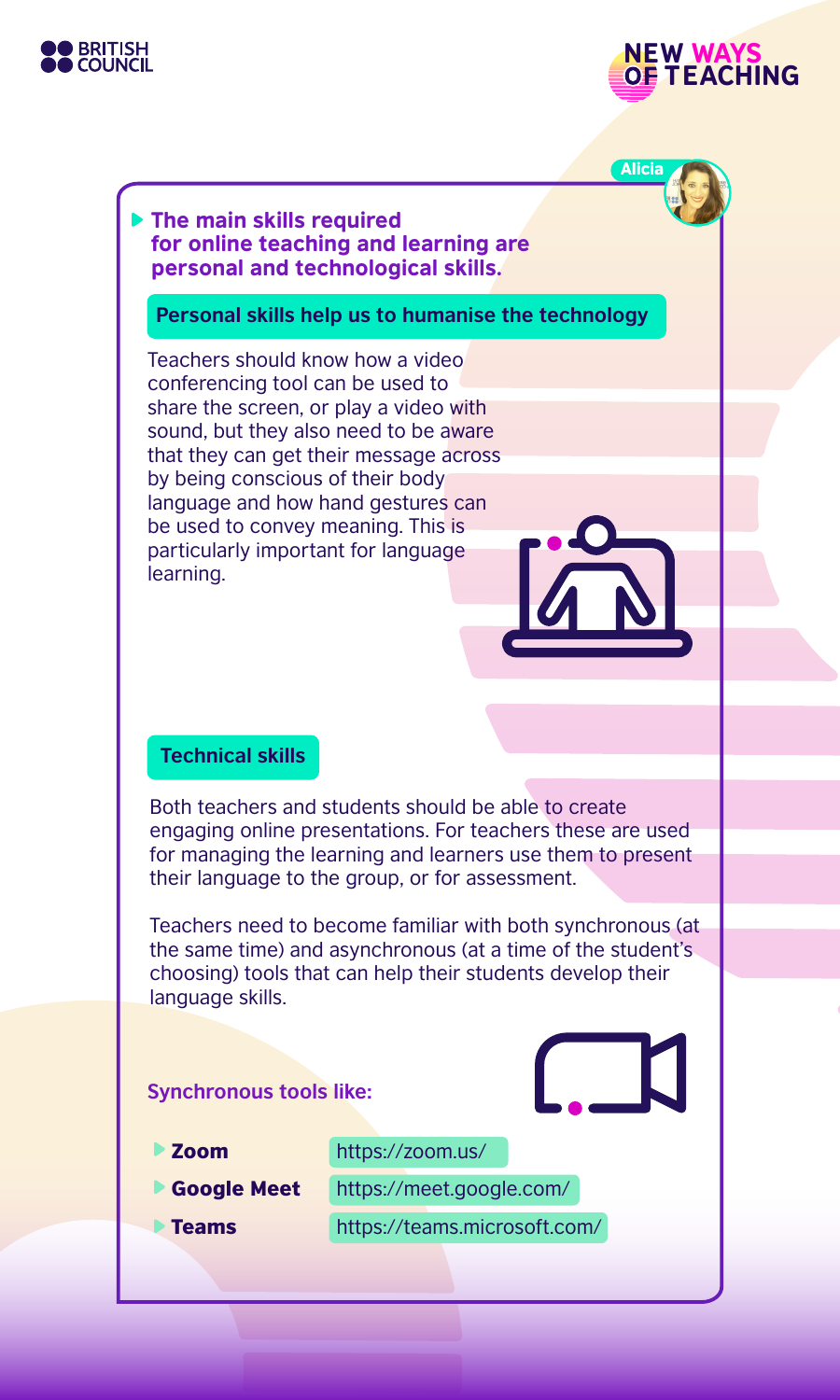



**Alicia** 

#### **Used in conjunction, for example, with:**

Padlet

https://padlet.com/

Jamboard

https://edu.google.com/intl/ALL\_uk/products/jamboard/

Mentimeter

https://www.mentimeter.com/

Answer Garden https://answergarden.ch/



Ideally, teachers need a comfortable and quiet workplace where they won't be disturbed and should have a clear background, if possible.

Blurring the background can help, if this is not possible.

Teachers need to be active in the synchronous classroom and to engage with the learners to keep them on track, they also need to be present in the asynchronous materials, following up on posts made by students as soon as they can. This is referred to as social presence.

The teacher should get to know their learners and plan the content accordingly, taking into account learners' needs and likes. Adding in elements of gamification can also help, using tools, for example, like:

| https://quizizz.com/                     |
|------------------------------------------|
| https://kahoot.com/                      |
| Bamboozle -- https://www.baamboozle.com/ |
| Wordwall -- https://wordwall.net/        |
|                                          |

Good remote teachers should be well prepared for synchronous sessions and have a backup plan for when things go wrong, they need to be adaptive and flexible.

A good remote learner needs to develop skills in autonomy and teachers need to support this development.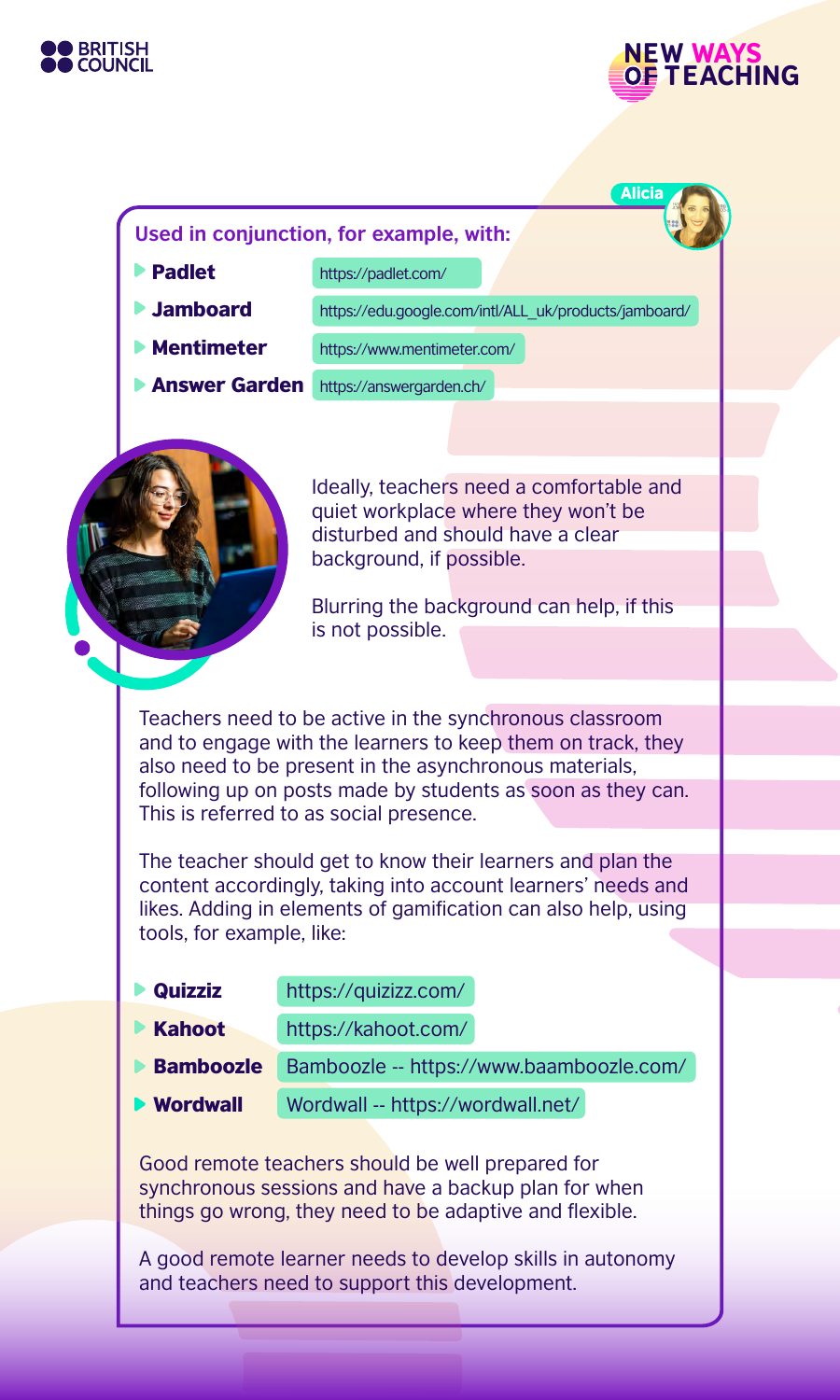



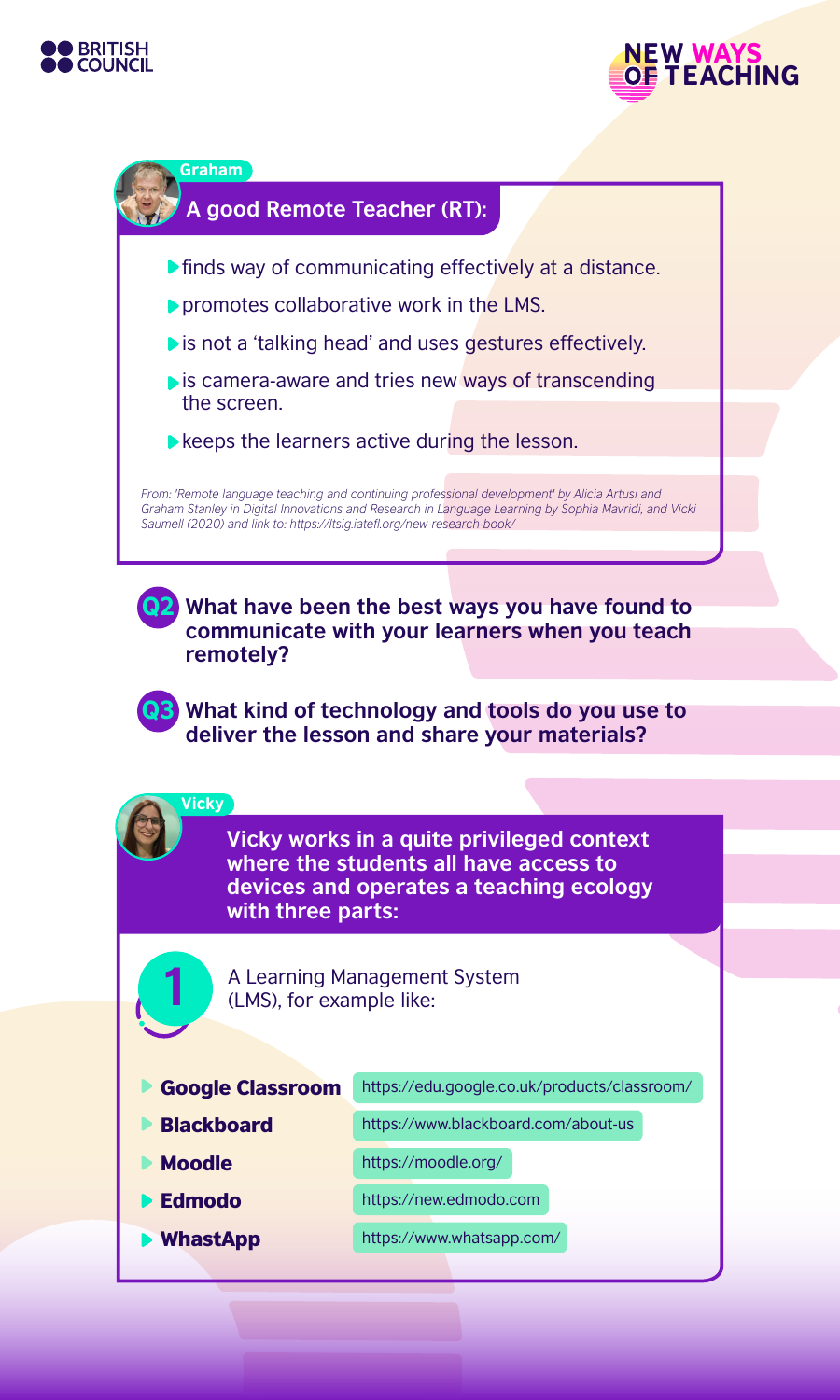



**Vicky** 

Materials can be posted on the LMS by the teacher and students can interact with them asynchronously.

Teachers need to look at what the students are doing here regularly, commenting on their postings. The teacher should be 'visible'. The work in the asynchronous tools should be linked to the activity in the synchronous tools and vice versa.

Pick tools to suit the context, which is why we include WhatsApp, which can be used where access to the internet is limited.



The second part of the ecology is a synchronous tool like Zoom, Teams or Google Meet, for example.



The third part of the ecology is a range of additional tools like Padlet, Mentimeter, Google Docs, for example.



Russell

**Asynchronous content is the centre using an LMS, for example, Edmodo.**

Asynchronous content is the centre using an LMS, for example, Edmodo.

Live sessions should be active, and teachers should know the tools they are using and the capabilities.

Wakelet is a good alternative to Padlet and doesn't limit the number of boards you can create.

**Wakelet** https://wakelet.com/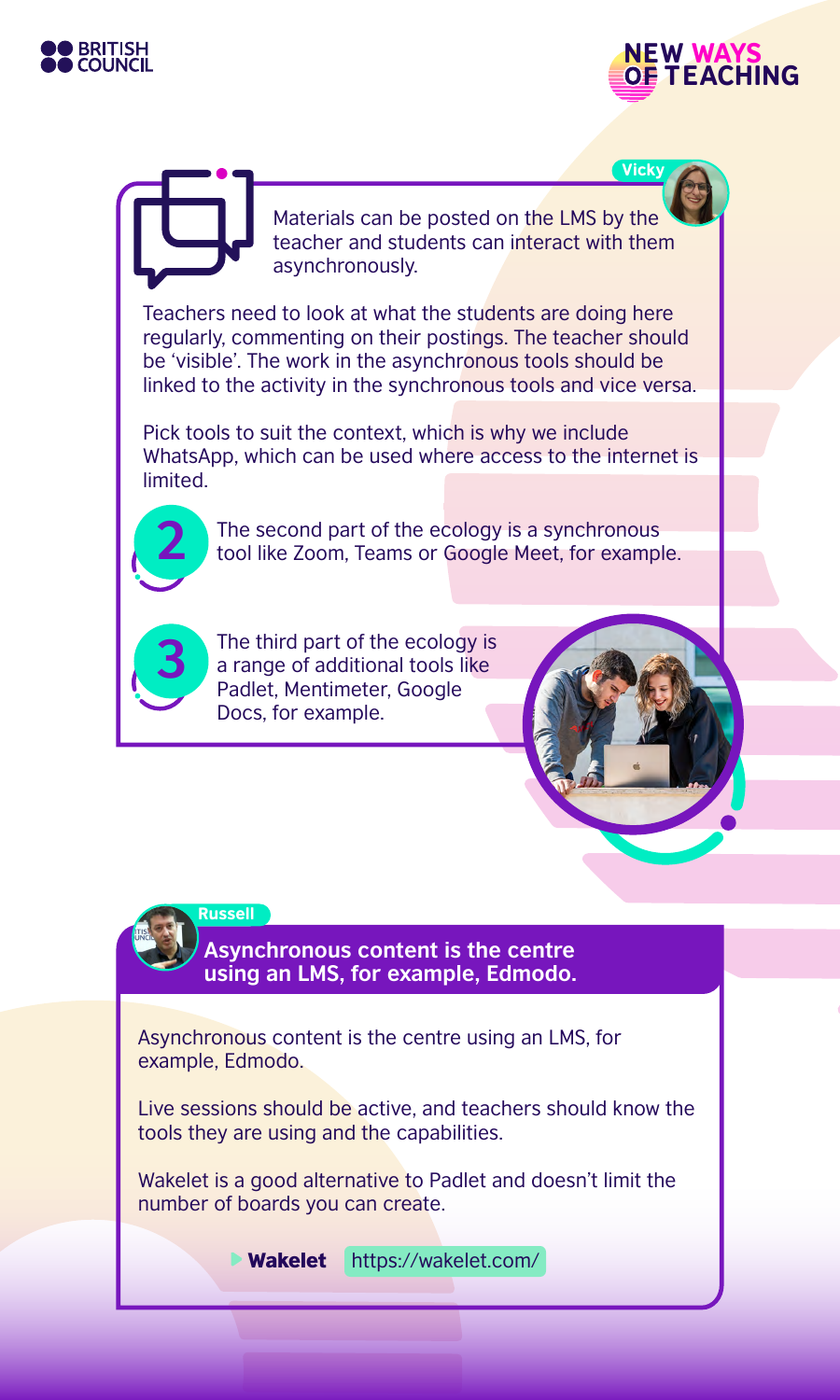



# **How can teachers develop productive skills when online?**

**Russell** 

Screencasting tools like Screencast-o-matic can be used for students to present language to others. They can record themselves talking about a picture, presenting a website, or making an argument. They can use a tool like Google Earth to show a place students have visited, or would like to visit.

Screencast-o-matic https://screencast-o-matic.com/



To promote **language production,** it is good to start with authentic, but graded materials from a variety of online sources on topics of interest to the students. Include plenty of controlled practice in the lesson and make sure any freer production activities are effectively scaffolded.

Teachers need to give clear instructions and model language. Provide opportunities for the students to **interact with each other.**

Feedback and correction are an important when students are producing language. Encourage **self-correction and re-formulation of the language.** Finish off a session with some follow-up questions.

Production practice will mostly occur in synchronous sessions, but if students record material, this can be uploaded to the LMS for review. The LMS is where students can upload written text, or tools like Google documents, Jamboard, or Padlet can be used for writing and feedback. **This can be real time feedback, in some cases.**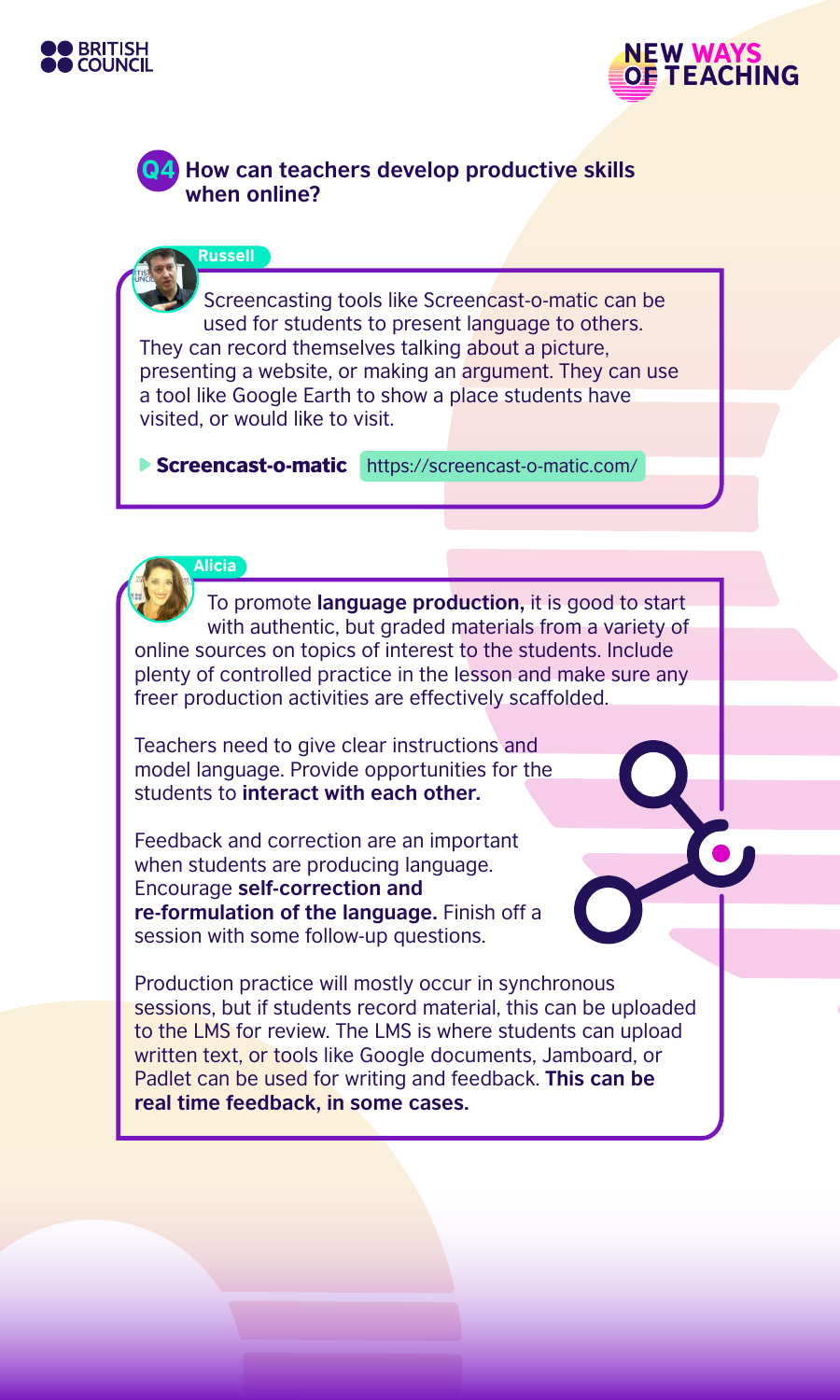



Gocuk  $57E/$ 

HAYATI PAYLASIYORUZ

he

GOCURLARIA

# Q5 **Can you share two activities that are truly engaging for online learning?**



When this activity starts, the students can only see the yellow Post-It notes. They are asked to work in groups and put them in order according to how a company would recruit someone. After working in groups, the students come together as a class to agree on a possible order.

 $\circledcirc$ 

 $\sqrt{2}$ 

The orange Post-It notes are ideas generated by the students about how recruitment occurs from **their perspective.** After this, in groups, they match the yellow and orange Post-It notes together. This is an activity for teens, or adults.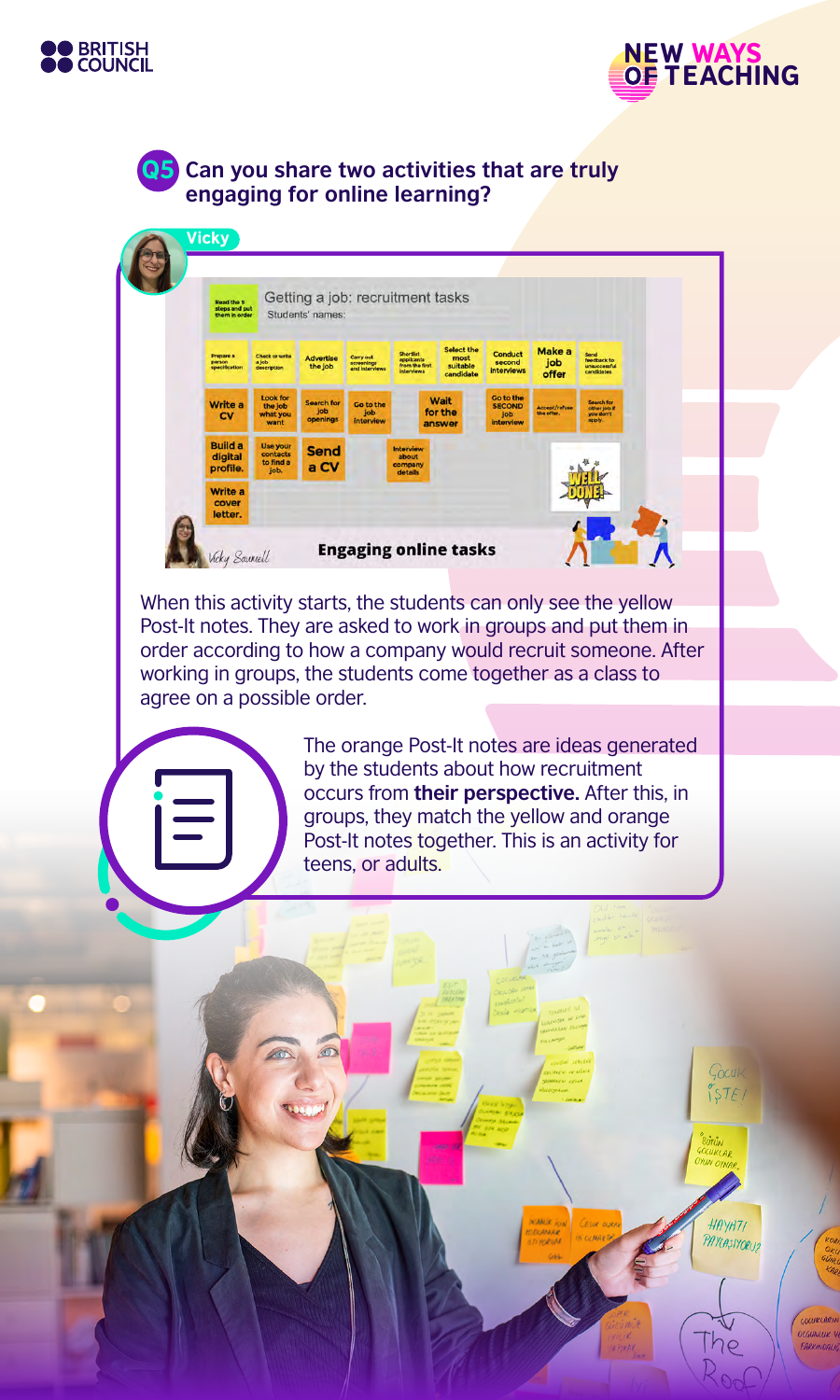



NEW WAYS

**OF TEACHING** 

'chain story', with conditionals. The screen shot shows how it works and how each new conditional relates to the last one posted. Vicky says that when she tried the activity, the students got so engaged that some of them asked for their own column. It is aimed at younger learners.

#### Graham

**Two games**

#### Game 1

**This first game** is both a story-telling and an 'Escape the Room/Island' game. The activities can be adapted to suit the level of the learners.

The students need to work together to find treasure on an island. There is a map, which one of the students has. You can get all the related materials here:

 **https://www.slideshare.net/bcgstanley/get-the-treasure-and-escape-the-island?**

**GET THE TREASURE AND** 

Each student also has to decide on a personal goal for the game e.g., writing a story about their time on the island. The students might reveal this goal during the game.

Random elements can be added by throwing a dice students pick a card, or they can have cards with 'Yes', 'No', or 'True', or 'False'. The idea that as they work through the tasks, the students co-create a story for themselves and add features to the island to suit their story.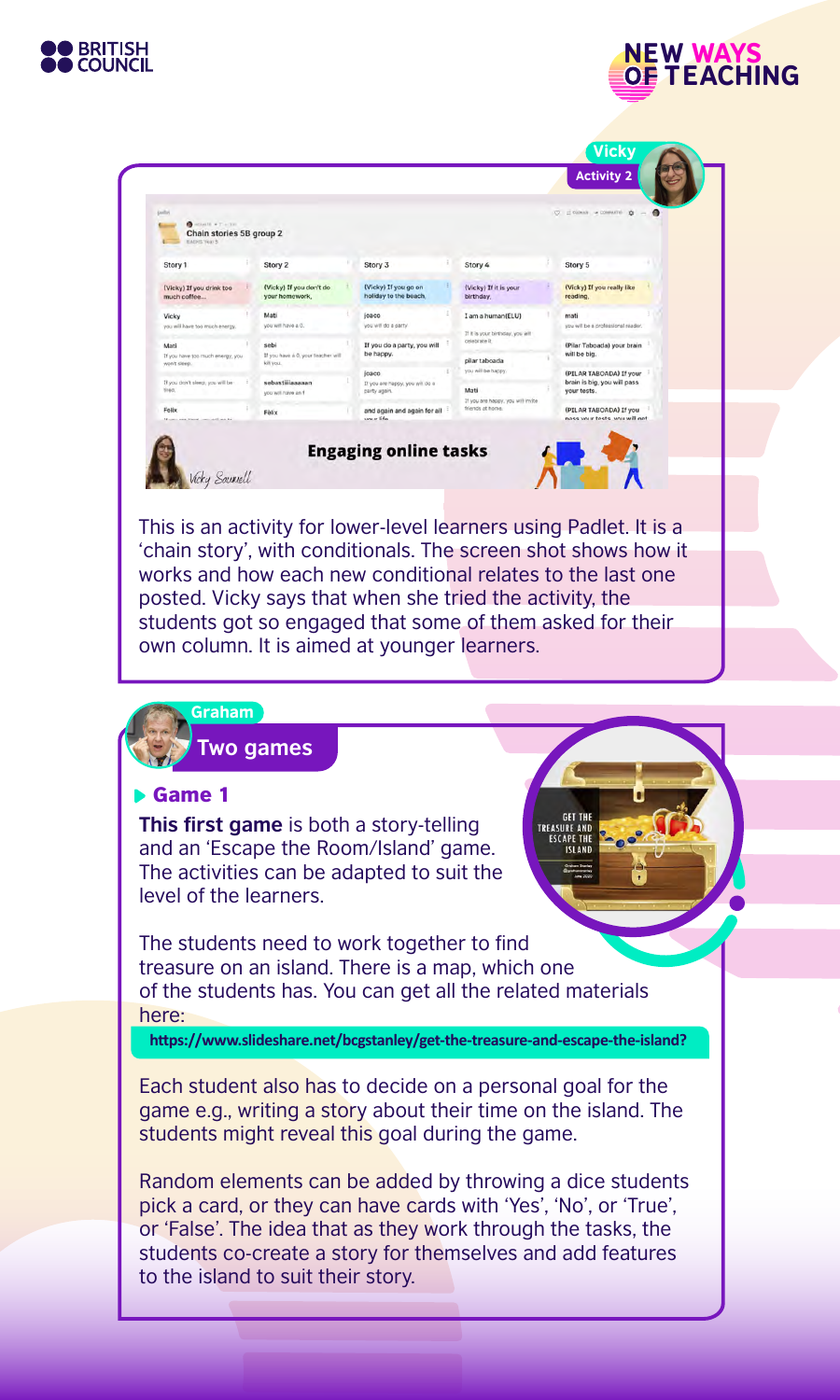





Students take on the role of a member of the family that they are given by the teacher. Everyone has been invited to a family dinner party to celebrate Cousin David's birthday.

Language connected to 'small talk' and 'apologising and giving excuses' can be pre-taught.

The objective is that the character needs to leave early, but they have to leave without offending the other family members. It can be played in small, or larger groups. The students are sent to breakout rooms at intervals to talk about what they might say, or do. This is a game at around B1 level.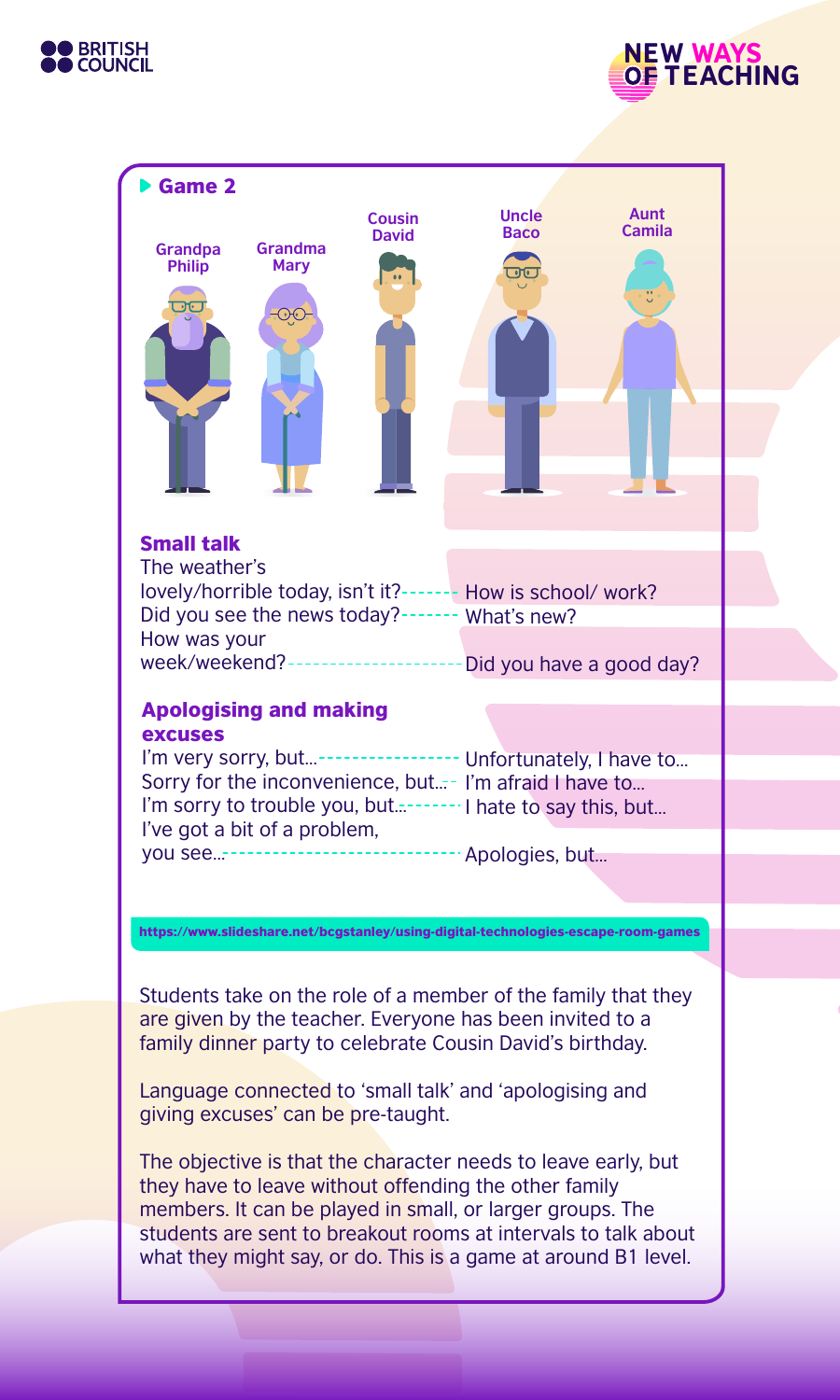

Russell



Q6 **How do you check learners' understanding and progress during online lessons?**

We have a sense that **face-to-face** lessons are easier to manage, because we have a feeling about how the lesson is going. This is argued to be less true online, so we can use other tools to check progress, like Wordwall, or Quizziz. These can be used to test students' understandings of a lesson, whether they have learned the language point. These can be used during a lesson. You can also check understanding, or progress by using the production tools mentioned earlier.

A way of checking progress over time is to **use an e-portfolio.** This is a way of storing examples of students work, which can be selected and presented for summative assessment. One tool you can use for this is Google sites, you could also use a shared Google folder of document for each student. Blogs and wikis can also be used in this way.

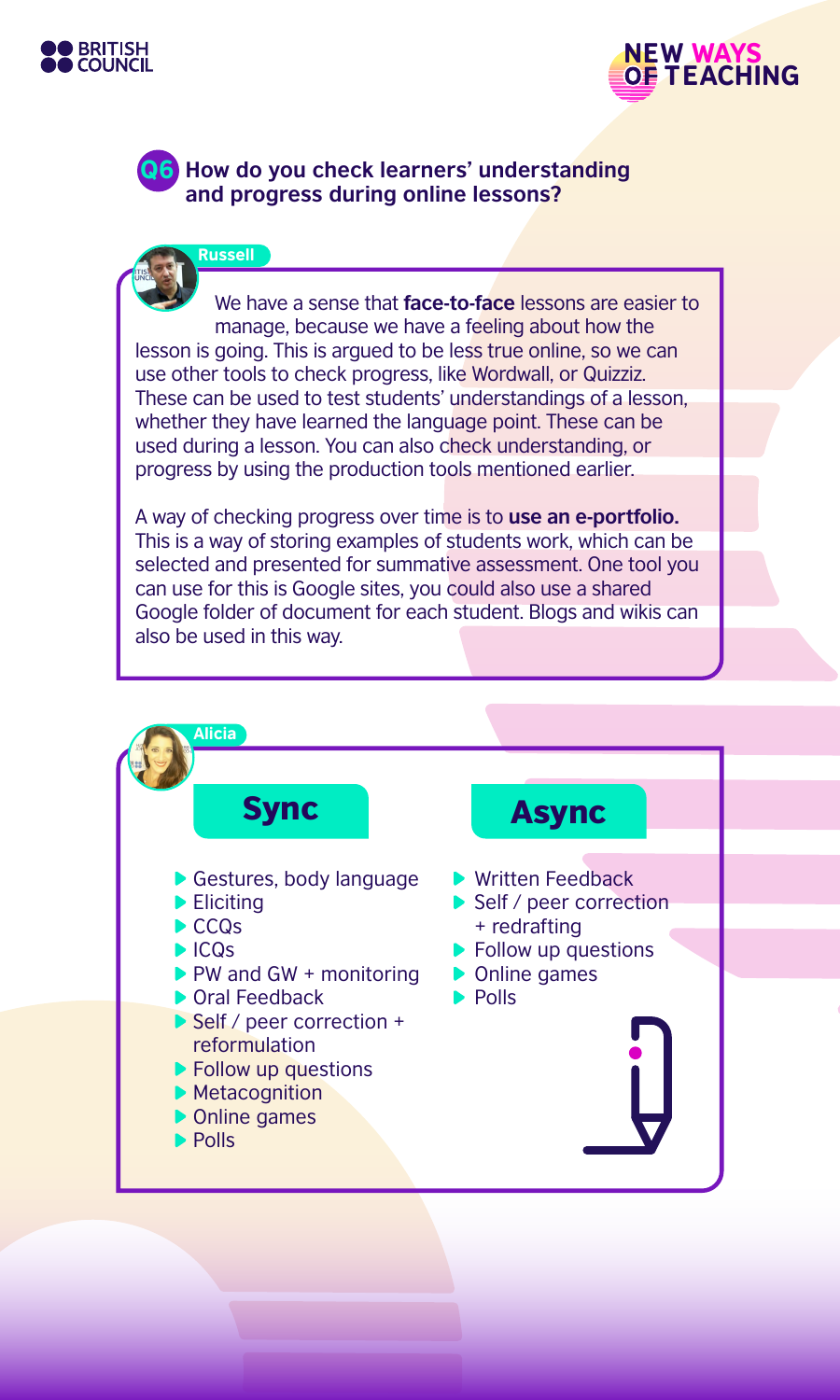



Alicia

When teaching synchronously there are a number of options to consider, as can be seen in the bullet point list above.

Thinking about how to use gesture and body language, about ways of eliciting language using Concept Checking Questions (CCQs) and making sure that you have checked the students understand what they are to do (Instruction Checking Questions – ICQs).

Making the lesson as active as possible with pair and group work. Providing feedback, getting the students to correct each other and reformulate language.

Ask follow up questions and also ask the students what they have learned (metacognition). Some of this checking can be achieved through online games and polls, as suggested elsewhere.

## Q7 **How can teachers embed formative assessment into activities?**

**Vicky** 

If you want to give formative feedback, both the task and the feedback need to reflect this. Go for creation or production tasks rather than information tasks. Make sure the feedback helps the student to do better the next time. It shouldn't be a score, or only a 'Well done', it needs to show the student how to do better.



#### Graham

**e-portfolios** act as a showcase for learners' work and can be presented for both formative and summative assessment. It is important that students need to learn how to evaluate their own work, how they are progressing. They need to be able to review an output and decide how good it is, and then think about strategies to improve it.